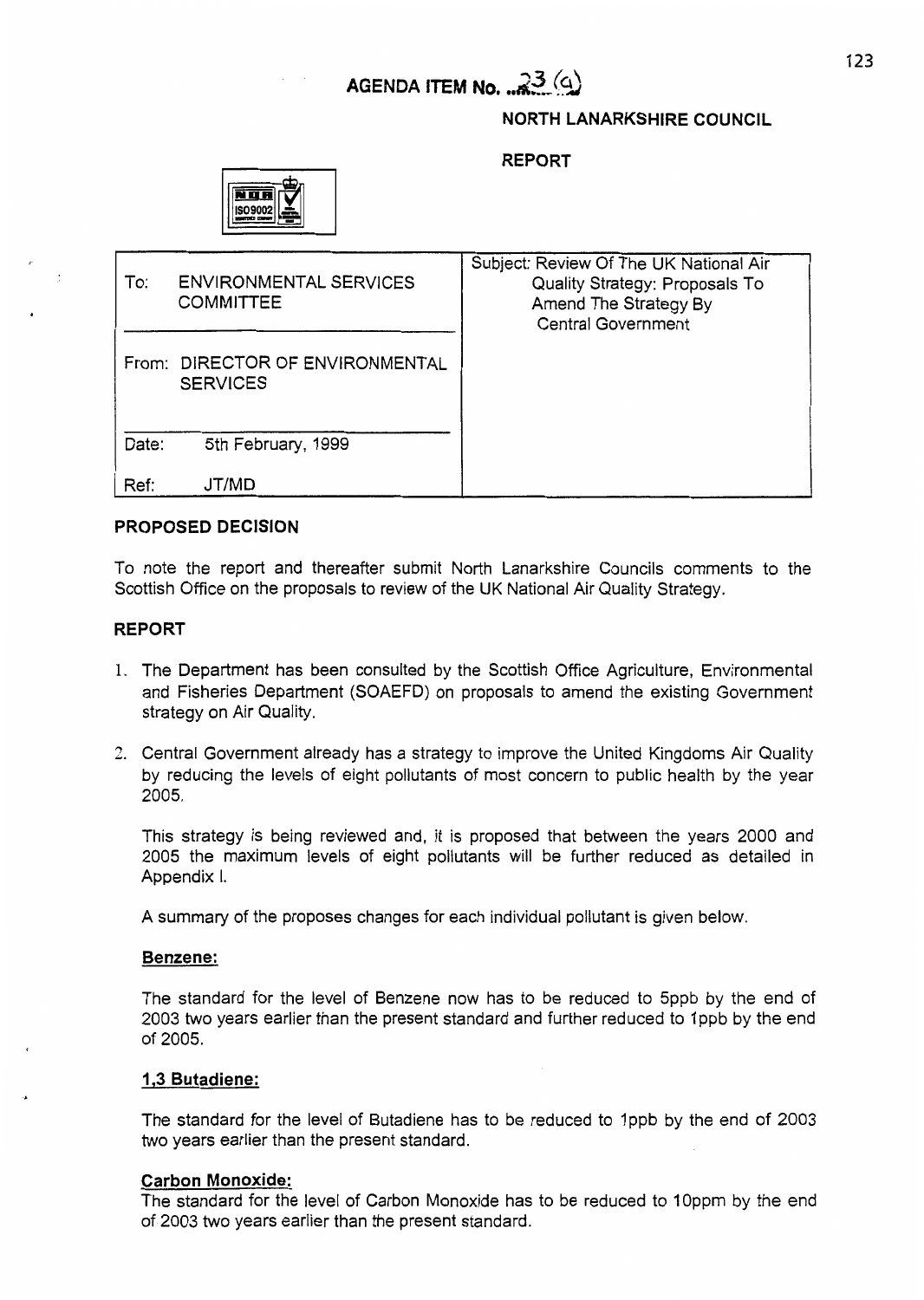## **Lead:**

The standard for the level of lead has to be reduced to 0.5 ug/ $m<sup>3</sup>$  by the end of 2004 one year earlier than the present standard.

## **Nitrogen Dioxide:**

The standard for the level of Nitrogen Dioxide has to be reduced to 104.6ppb (measured as a hourly mean) by the end of 2005 from the present standard of I5Oppb by 2005 a reduction of 45.4ppb. To compensate for this higher standard it will be permissible to exceed the standard up to a maximum of 18 times per year. The provisional objective of 2lppb (annual mean) is to be retained. In addition a new annual standard objective for the protection of vegetation has been proposed. This proposed standard is 15ppb to be achieved by the end of 2000.

### **Ozone:**

No change to the present standard is proposed.

### **Particles (PM<sub>10</sub>)**

The standard for the level of  $PM_{10}$  has to be reduced to 40 ug/m<sup>3</sup> (per 24hr period) from 50 ug/m3. To compensate for this higher standard it will be permissible to exceed 40 ug/ $m<sup>3</sup>$  thirty five times per year up to a maximum of 50 ug/ $m<sup>3</sup>$  in any 24 hour period as opposed to the current maximum of 4 times per year. This new proposed standard has to be achieved by the end of 2004 one year earlier than the old standard.

The number of exceedences will then be reduced from 35 times per year to 4 times per year by 2005. It is also proposed that the level of  $PM_{10}$  will then be reduced further to an annual level of 20 ug/m<sup>3</sup> with the qualification that up to a maximum of 7 times per year over any 24 hour period the level may reach 50 ug/m<sup>3</sup>. This proposed standard has to be achieved by 2009.

### **Sulphur Dioxide**

The standard for the level of Sulphur Dioxide will remain as 100 ppb to be achieved by 2005 but it will no longer be permissible to exceed this standard for periods of up to 15 minutes to a maximum of 35 times per year.

In addition new national annual and winter objectives for the protection of ecosystems of 7 ppb  $(20 \text{ u}g/m^3)$  for the end of 2000 are set.

### **RECOMMENDATION**

To note the report and advise SOAEFD of the Councils support for all of the above proposals. **4** 

M'Kenzje L. Huttony.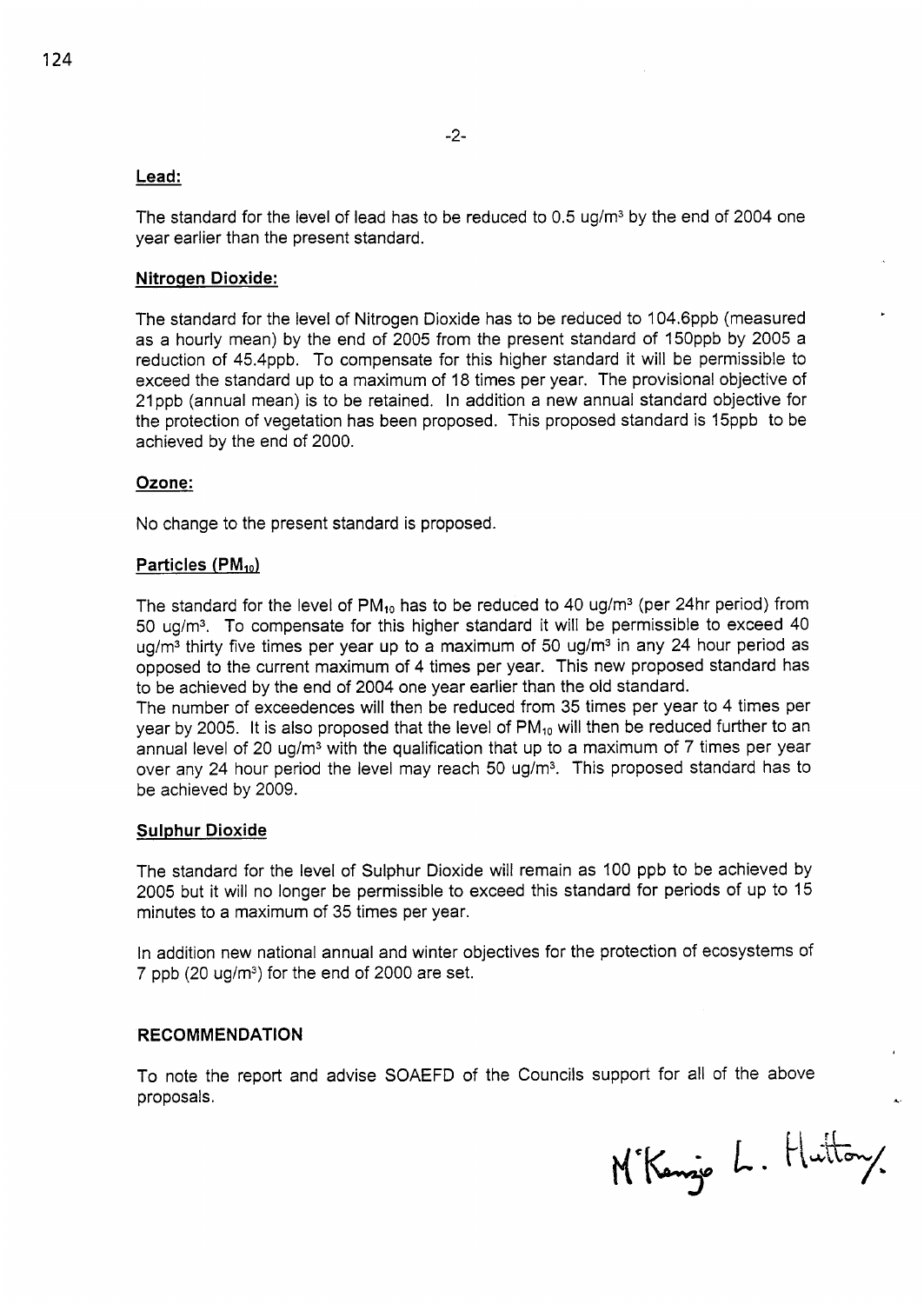# **APPENDIX <sup>I</sup>**

 $\mathbf{r}$ 

J.

 $\overline{\phantom{a}}$ 

| <b>APPENDIX I</b><br><b>REVIEW</b> |                               |                       |                                                                                                                                                          |                                                                                                                                                                                                                                                                                                                                                                                                                                                        |  |  |  |
|------------------------------------|-------------------------------|-----------------------|----------------------------------------------------------------------------------------------------------------------------------------------------------|--------------------------------------------------------------------------------------------------------------------------------------------------------------------------------------------------------------------------------------------------------------------------------------------------------------------------------------------------------------------------------------------------------------------------------------------------------|--|--|--|
|                                    | NATIONAL AIR QUALITY STRATEGY |                       |                                                                                                                                                          |                                                                                                                                                                                                                                                                                                                                                                                                                                                        |  |  |  |
| Pollutant                          | Standard                      |                       | Objective to be<br>achieved by 2005                                                                                                                      | <b>OUTCOME</b><br>Proposals for<br>amendments to<br>the NAQS<br>objectives                                                                                                                                                                                                                                                                                                                                                                             |  |  |  |
|                                    | concentration                 | measured as           |                                                                                                                                                          |                                                                                                                                                                                                                                                                                                                                                                                                                                                        |  |  |  |
| Benzene                            | 5ppb                          | running annual mean   | 5ppb                                                                                                                                                     | $5$ ppb $(16.2$ ug/m <sup>3</sup> ) by<br>31.12.2003;<br>indicative level of<br>1ppb $(3.2ug/m3)$ by<br>31.12.2005                                                                                                                                                                                                                                                                                                                                     |  |  |  |
| 1,3 Butadiene                      | 1ppb                          | running annual mean   | 1ppb                                                                                                                                                     | 1ppb $(3.2$ ug/m <sup>3</sup> ) by<br>31.12.2003                                                                                                                                                                                                                                                                                                                                                                                                       |  |  |  |
| Carbon<br>Monoxide                 | 10ppb                         | running 8-hour mean   | 10ppm                                                                                                                                                    | $10$ ppm $(11.65$ mg/m <sup>3</sup> )<br>by 31.12.2003                                                                                                                                                                                                                                                                                                                                                                                                 |  |  |  |
| Lead                               | $0.5$ ug/m $3$                | annual mean           | $0.5$ ug/m <sup>3</sup>                                                                                                                                  | $0.5$ ug/m <sup>3</sup> by<br>31.12.2004                                                                                                                                                                                                                                                                                                                                                                                                               |  |  |  |
| Nitrogen<br>Dioxide                | 150ppb                        | 1 hour mean           | 150ppb, hourly<br>mean*                                                                                                                                  | $104.6$ ppb $(200$ ug/m <sup>3</sup> )<br>by 31.12.2005<br>(maximum of 18<br>exceedences)                                                                                                                                                                                                                                                                                                                                                              |  |  |  |
|                                    | 21ppb                         | annual mean           | 21ppb, annual mean*                                                                                                                                      | $21$ ppb $(40ug/m3)$<br>retained as<br>provisional objective<br>for 31.12.2005<br>New annual national<br>objective for the<br>protection of<br>vegetation of<br>$15.7$ ppb $(30ug/m3)$<br>for 31.12.2000                                                                                                                                                                                                                                               |  |  |  |
| Ozone                              | 50ppb                         | running 8 - hour mean | 50ppb, measured as<br>the 97th percentile of<br>daily maximum 8<br>hour running mean*<br>exceedences per year                                            | 50ppb $(100$ ug/m <sup>3</sup> )<br>retained as indicative<br>level for 31.12.2005                                                                                                                                                                                                                                                                                                                                                                     |  |  |  |
| Particles<br>$(PM_{10})$           | $50$ ug/m <sup>3</sup>        | running 24 hour mean  | $50$ ug/m <sup>3</sup> , measured<br>as the 99th percentile<br>of daily maximum<br>running 24 hour<br>mean* (equivalent to<br>4 exceedences per<br>year) | New annual<br>objective of 40ug/m <sup>3</sup><br>and 24 hour<br>objective to 50ug/m <sup>3</sup><br>(maximum of 35<br>exceedences) for<br>31.12.2004<br>$50$ ug/ $m3$ as 99th<br>percentile of daily<br>maximum running 24<br>hour means to be<br>retained as indicative<br>level for 31.12.2005<br>New indicative<br>annual level of<br>$20$ ug/m <sup>3</sup> and 24 hour<br>level of $50$ ug/m <sup>3</sup> ,<br>(maximum of 7<br>exceedences) for |  |  |  |